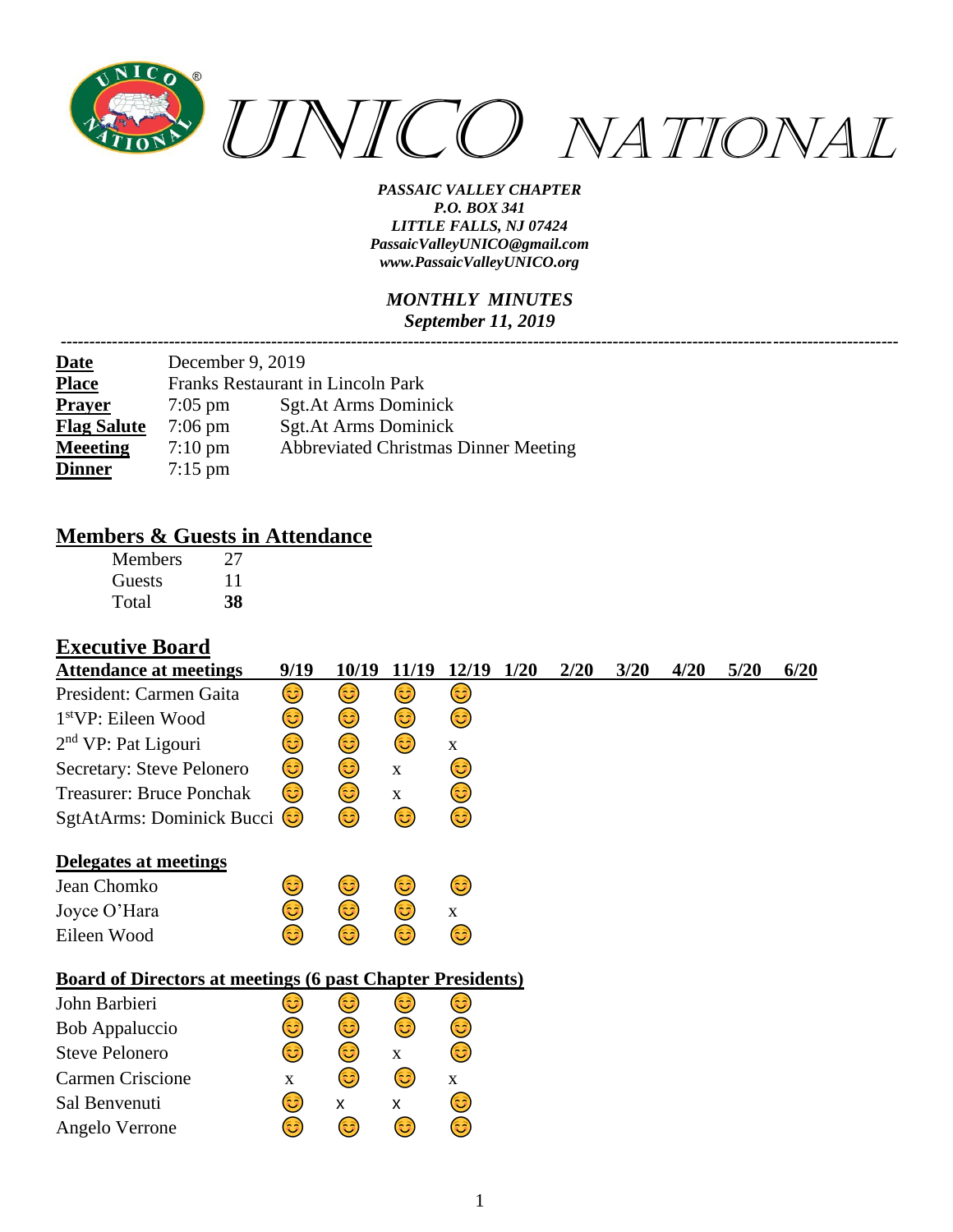

*PASSAIC VALLEY CHAPTER P.O. BOX 341 LITTLE FALLS, NJ 07424 PassaicValleyUNICO@gmail.com [www.PassaicValleyUNICO.org](http://www.passaicvalleyunico.org/)*

*MONTHLY MINUTES September 11, 2019*

| <b>Past Chapter Presidents in attendance at meetings</b> |      |       |             |       |      |      |      |      |      |      |
|----------------------------------------------------------|------|-------|-------------|-------|------|------|------|------|------|------|
|                                                          | 9/18 | 10/18 | 11/18       | 12/18 | 1/19 | 2/19 | 3/19 | 4/19 | 5/19 | 6/18 |
| Joe Agresti PNP                                          | 3    | 3)    | 3)          | 3)    |      |      |      |      |      |      |
| Bob Appaluccio                                           | 3    | 3)    | 3)          | 3)    |      |      |      |      |      |      |
| John Barbieri                                            | 3    | 6     | 3           | 3)    |      |      |      |      |      |      |
| Sal Benvenuti                                            | 3    | X     | x           | 6     |      |      |      |      |      |      |
| Carmen Criscione                                         | X    | 3)    | 3)          | X     |      |      |      |      |      |      |
| John Morano                                              | 3    | 3)    | 3           | X     |      |      |      |      |      |      |
| Steve Pelonero                                           | 3    | (3    | $\bf{X}$    | 3)    |      |      |      |      |      |      |
| <b>Bruce Ponchak</b>                                     | 3    | 6     | $\mathbf X$ | 3     |      |      |      |      |      |      |
| <b>Chuck Russo</b>                                       | 3    | ٢     | 3)          | 3)    |      |      |      |      |      |      |
| Angelo Verrone                                           | ಡ    | 3     | 3)          | 6     |      |      |      |      |      |      |

# **Opening Remarks**

### • **President Carmen Gaita:**

- Carmen welcomed everyone and wished everyone and their families a Merry Christmas
- Carmen noted that the January meeting would be at St. Agnes Church in Little Falls. It will be a pizza meeting as to keep costs down so that more might come to the January  $31<sup>st</sup>$  District Fundraiser which is a \$20 pasta dinner to help defray the costs of next years Christmas Dinner Party for our Special Need Friends
- Carmen also noted todays dinner meeting will be an abbreviated meeting so as we have more time to celebrated Christmas at this dinner
- Carmen recognized our NJ District IV Governor and his wife who were both attending this dinner: Steve and Julie Anne Calantone from the Wayne Chapter
- **1 st VP Eileen Wood:**
	- Eileen welcomed everyone and wished everyone a Merry Christmas
- **2 nd VP Patrick Ligouri:**
	- No report